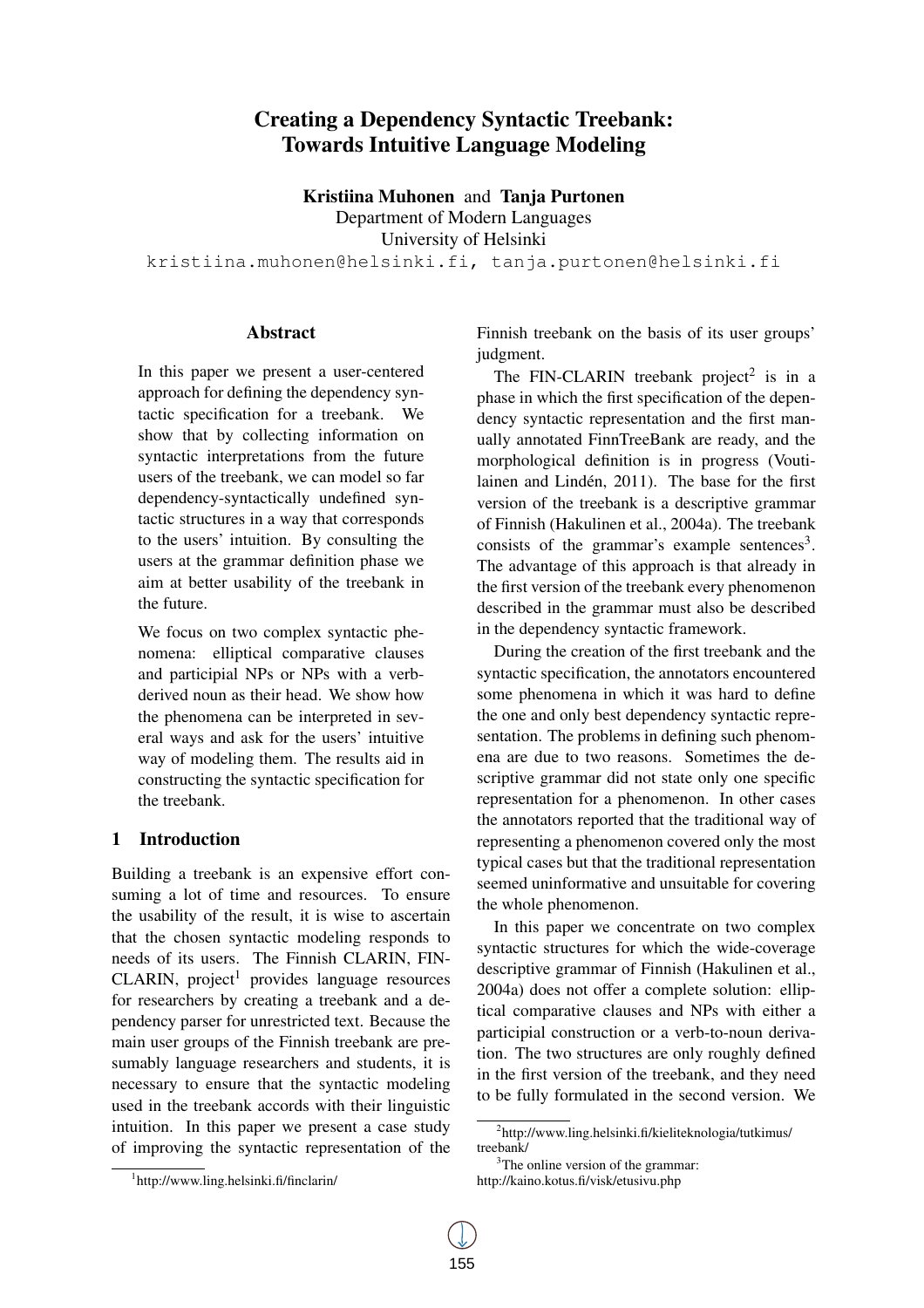show that the dependency syntactic representation of undefined or complex structures can be better outlined when consulting the user groups of the treebank for their intuitive solution at the syntactic definition phase.

The user-centered approach guarantees that the syntactic representation complies with the majority's view which ensures maximizing the usability of the treebank. For this purpose we composed an e-query, in which we collected the answerers' intuitive interpretations of the two structures. Recording the user groups' intuitive solution complements, but does not replace the approximate syntactic representation already created in the project.

The first purpose of our experiment is to see how native speakers interpret elliptical comparative sentences, participial NPs with sentence-like structures and NPs with a verb-derived head. This sheds light on how the complex phenomena can be parsed in a natural way. The second aim is to estimate, is it beneficial to use an e-query at the syntactic specification phase. In this estimation we consider the number, the quality and the distribution of the answers. The third benefit of the test is to see whether there is a hidden consensus on the phenomena uncovered in the descriptive grammar and not yet described in the dependency syntactic framework. This, however, is not the main focus of our pilot study, but rather a side-product of the experiment.

## 2 Linguistic Background

In this section we outline the linguistic phenomena. We also show why the phenomena have alternative solutions.

#### 2.1 Elliptical Comparative Sentences

The first phenomenon we concentrate on is the elliptical comparative structure. Finnish and English comparative structures are formed in a rather similar way. Typically a Finnish comparative structure contains:

- the comparative form of an adjective or an adverb formed with the comparative ending *-mpi*,
- the item being compared (subject of the main clause), and
- the subordinating conjunction *kuin*.

The next example shows a typical comparative structure:

(1) Ana on pidempi kuin Maria. Ana is taller than Maria *Ana is taller than Maria.*

In example (1) the target of the comparison is Maria and the item being compared is Ana. It is also possible that the target is not semantically equivalent with the item being compared, like in the following example:

(2) Ana on (nyt) pidempi kuin ennen. Ana is (now) taller than before *Ana is now taller than before.*

In this sentence, Ana is still the item being compared, but the comparative clause (*ennen/before*) is not comparable with the subject of the main clause (*Ana*), but with another word (*nyt/now*) in the previous clause. This equivalent word (*nyt/now*) is not necessarily even mentioned.

The diversity of comparative structures is a challenge for parsing: semantically oriented dependency parsing aims at an analysis in which the head is semantically, not only grammatically, considered the head. In our experiment, we investigate should sentences (1) and (2) be analyzed similarly with each other by marking e.g. the adjective, verb or the conjunction as the head. The other option is to link two equivalent words (e.g. *Ana– Maria, now–before*) with each other.

The comparative conjunction *kuin* can be followed by a whole, or an elliptical, sentence:

(3) Ana on nyt pidempi kuin Maria ennen. Ana is now taller than Maria before *Ana is now taller than Maria before.*

The comparative clause can be seen as a common structure of its own or as an elliptical clause. In principle, all cases where the comparative conjunction is not followed by a verb are elliptical clauses. In Finnish it is common to have a whole elliptical sentence after the comparative conjunction, like in example 3. Thus, the way of analyzing the comparative clause is significant; it can be analyzed as a structure of its own, or as an elliptical clause. In the tradition of dependency grammar, the subordinate clauses are linked to the main clause via the verb and all other headdependent-relations stay inside the subordinating clause (Tesnière, 1980, p. 231). If the words following the comparative conjunction are seen as a clause, it is justifiable to have only one link from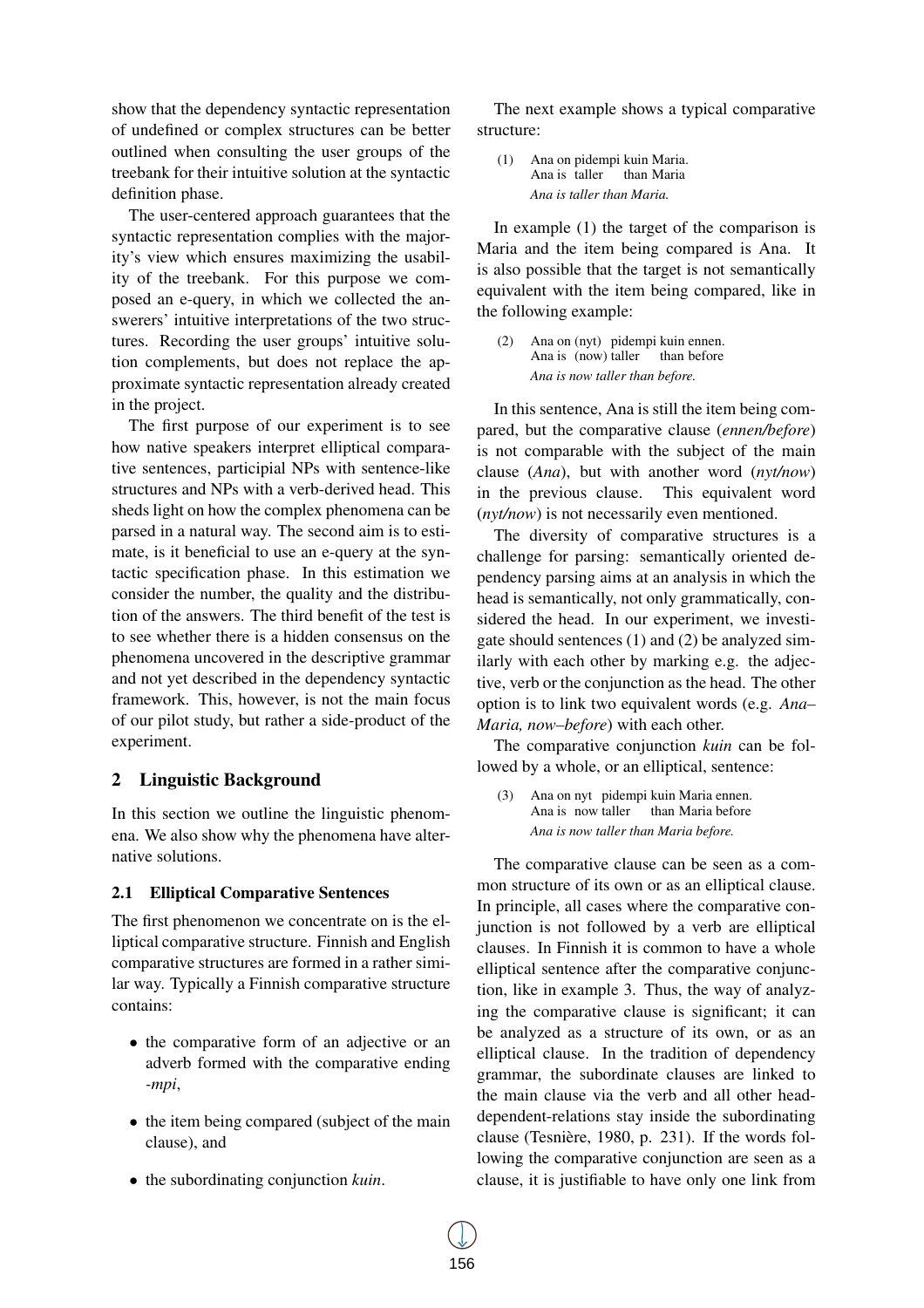this clause to the main clause also in elliptical structures .

It is also possible to see the comparative as a conventional structure with a) no need to link the word following the conjunction to the main verb or b) no need to have only one link to the main clause. Thus the head-dependent relations can be seen e.g. in the following way (for the glossed sentence, see example (3)):

(4) Ana on nyt pidempi kuin Maria ennen. 
$$
\uparrow
$$

In our experiment, we try to find out the most natural and informative way to describe different kinds of comparative structures. The main research question relating to comparative clauses is to clarify which word(s) the answerers mark intuitively as the head of the word(s) following the comparative conjunction.

## 2.2 NPs with Participles and Derived Nouns

NPs with sentence-like structures are challenging to parse. Making decisions on how the NP-internal structure should be represented in the dependency grammar framework is a challenging task with no absolute correct solution.

The standard work on Finnish grammar (Hakulinen et al., 2004a) states that if a participle functions as an attribute, it can take an object or an adverbial as a premodifier. The internal structure of an NP with a verb-derived noun as the head of the phrase resembles that of a participial NP. The semantics of the arguments of the head nouns in the following sentences are thus alike.

- (5) päivittäin vihanneksia syövä daily vegetables eating-PR-PRT-ACT *eating vegetables daily*
- (6) päivittäinen vihannesten syönti daily vegetables eating-DER *eating vegetables daily*

In both examples (5) and (6) the head *syövä/syönti (eating)* takes a direct object: *vihanneksia/vihannesten (vegetables)*. In the participial construction, example (5), the premodifier *päivittäin* (*daily*) is an adverb directly dependent on the participial head, *syova* (eating). In NP (6) the premodifier *päivittäinen* (daily) is an attribute directly dependent on the head noun *syonti (eat- ¨ ing)*.

We want to examine whether *vihannesten/vihanneksia (vegetables)* is interpreted as the object in both cases (5) and (6). Traditionally the object has only been seen as the complement of a verb, not of a noun (Hakulinen et al., 2004b).

With the help of an e-query, in which the answerers assign grammatical functions to the premodifiers, we want to examine whether the two constructions, the participial construction, example (5), and the NP with a verb-derived noun as its head, example (6), get analyzed similarly. In addition, we anticipate new insight on the distinction between an adverb and attribute defining a participle or a verb-derived noun.

We extend the research question to cover subjects as well. If a derived noun can take an object as a premodifier, it seems natural that it would analogously be able to take a subject. Consider the following NP:

(7) murhaajan ensimmäinen tappo murderer's first killingDER *the murderer's first killing*

In example (7) the verb-derived noun *tappo (killing)* has a premodifier, *murhaajan (murderer)*. Since the semantics of the sentence cannot be interpreted as the killer being the object of the killing, we want to investigate whether speakers assign *murhaajan* the grammatical function of a subject.

The test we conducted seeks to give new insight on whether the NP's internal grammatical functions are assigned in a parallel manner in participial NPs and NPs with derived nouns. In section 4 we present the results of the experiment.

## 3 The Experiment

The test is conducted as an online query. We asked Finnish native speakers to answer multiple-choice questions regarding the dependency relations of elliptical verb phrases and sentences and the grammatical function of a participial NP or an NP with a verb-derived head noun. A similar way of using crowdsourcing for collecting linguistic data is described in e.g. Munro et al. (2010).

We presented the respondents a set of ten sentences and asked them to choose the most intuitive answer to the questions from a list of choices. We did not give the respondents the option of inserting a missing element to the elliptical comparative structures because we want to stick to a surface syntax representation.

The 428 answerers are mainly language students and researchers at the University of Helsinki.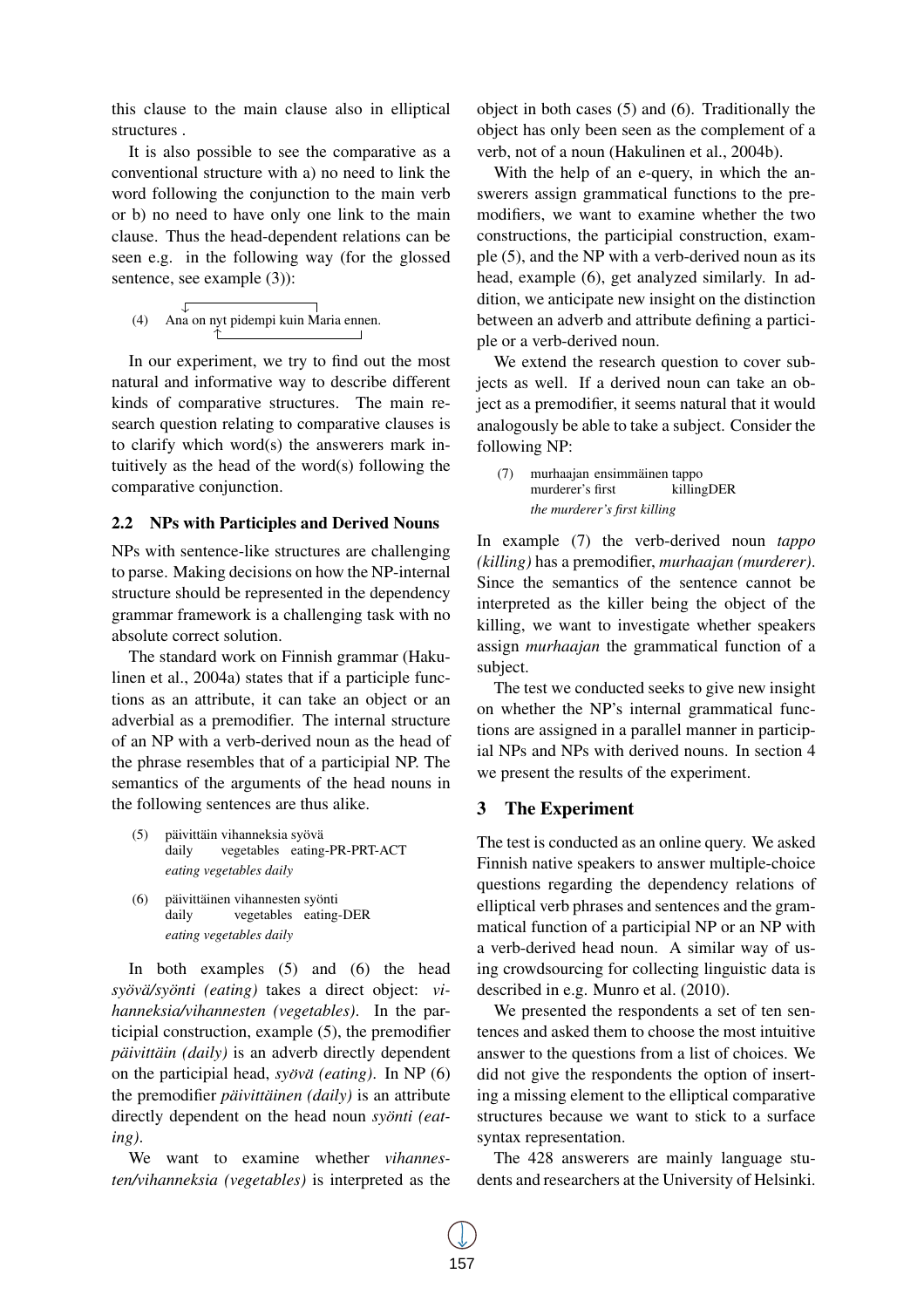They were encouraged to answer the questions swiftly based on their intuition, not according to their knowledge of Finnish grammar. Since the purpose of the query is to find out the users' opinion on the two structures, it does not matter whether their language competence influences their intuitive answers. Most importantly we want to ensure that the future users of the treebank agree with the annotation scheme and that the scheme does not contradict with their language sense.

In the query we collected information about dependency relations (see example question in figure 1) and grammatical functions (figure 2) separately. (For the word-to-word translations, see Appendix A.) To better conceal the aim of the questionnaire, questions on dependency relations alternated with questions on grammatical functions.

#### Unicafe tarjoaa parempaa ruokaa kuin ennen.

"Unicafe offers better food than before."

*What is the head of the word "ennen", i.e. which word is it closest related to?*

- a. Unicafe
- b. tarjoaa
- c. parempaa
- d. ruokaa
- e. kuin

Figure 1: A sample question regarding dependency relations (Sentence 8 in Appendix A.2)

#### Ojaan pudonnut auto kaivettiin ylös.

"The car that fell into a ditch was dug out."

*What is the grammatical function of "ojaan"?* a. predicate b. subject c. object d. adverbial e. attribute

Figure 2: A sample question regarding grammatical functions (Sentence 1 in Appendix A.1)

Our aim was to estimate if it is possible to get reliable answers to both kinds of questions. The main reason for asking either about dependencies or functions was to not make the questionnaire too time-consuming. Also, we were particularly interested in how the answerers perceive dependency relations in comparative structures on the one hand, and how they assign grammatical functions to complex NPs on the other.

The respondents filled in the questionnaire independently without supervision so we did not monitor the average time taken for answering. We also

do not precisely know the background of the answerers, only that most of them are either language students or researchers who heard about the query via mailing lists. The phrasing of the questions did not point the answerers towards dependency grammar but asked the answerers to base their answers purely on intuition.

In order to get a better understanding on the competence of the respondents, the first question in the questionnaire was a control question without elliptical structures or complex NPs. We simply asked the answerers to specify a dependency relation in the following sentence:

Tuuli käy päivisin koulua, ja Vesa työskentelee kotona. "During the day Tuuli goes to school and Vesa studies at home."

*What is the head of the word "kotona", i.e. which word is it closest related to?*

- a. Tuuli
- b. käy
- c. päivisin
- d. koulua
- e. ja f. Vesa
- g. työskentelee
- 

Figure 3: The control question (Sentence 6 in Appendix A.2)

The dependencies in the control question presented in figure 3 are unambiguous so that giving an illogical answer to the question reveals us either that the answerer is not familiar with the notion "head word" or that the answer was marked by accident. The responses to the control question are encouraging: 71% marked *työskentelee (works)* as the head of *kotona (at home)*, and 22% *Vesa*. This leaves us with only 7% illogical answers. Notwithstanding, we regard the results of the questionnaire merely indicative of the answerers intuitive language modeling.

Even though a part of the answers to the control question are not predictable, see example sentence 6 in Appendix A.2, we take all answers into account and do not consider any answers counterintuitive. Still, further research might benefit from narrowing down the results based on the control question.

The experiment presented here is a case study with only 10 questions including one control question. If the experiment would be repeated to cover more phenomena, there should be more questions and different types of control questions. E.g. the elliptical sentences should have a non-elliptical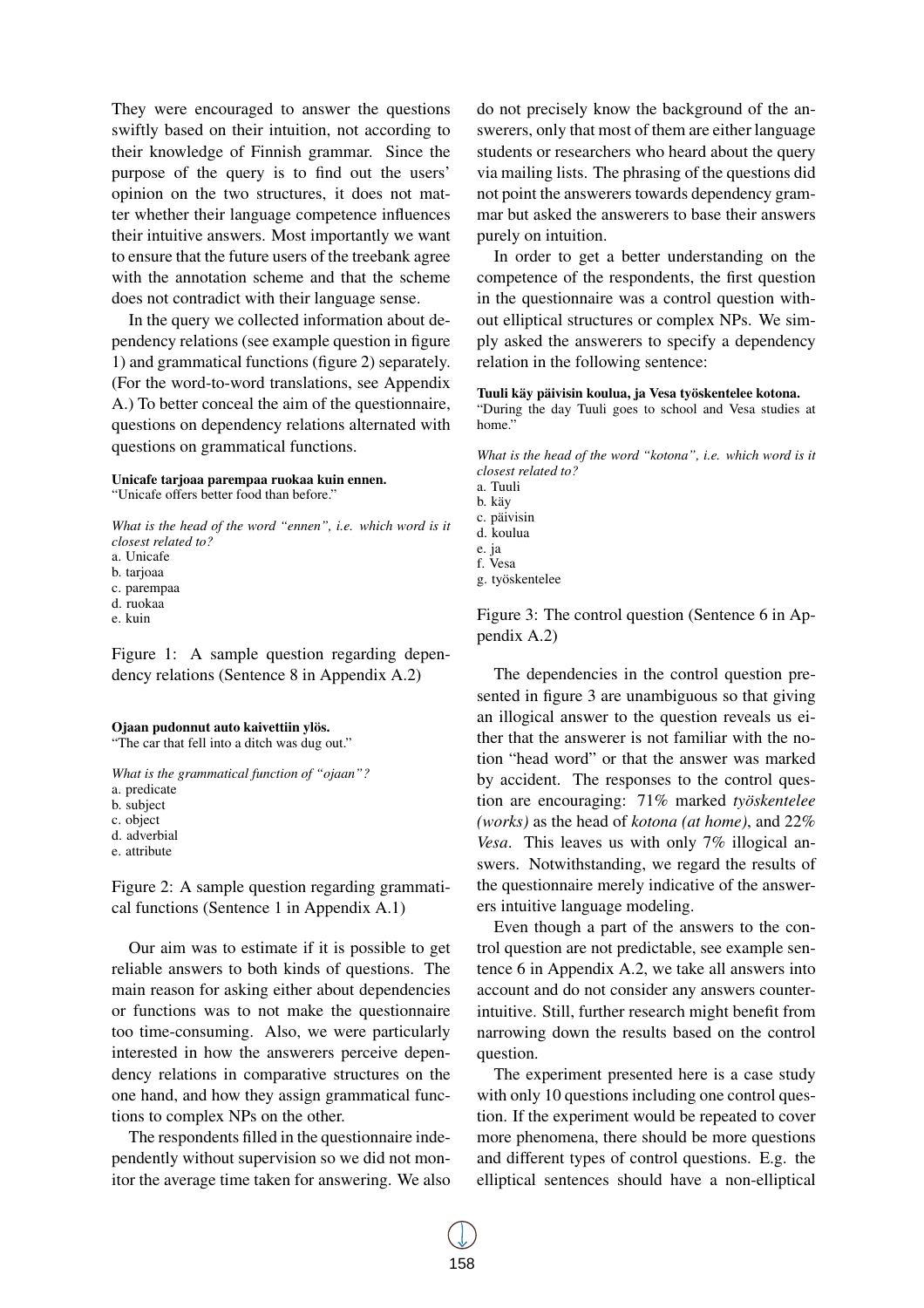equivalent as a control question to test whether the dependencies are interpreted identically.

## 4 Results: Modeling the Phenomena

Before determining the syntactic specification for the phenomena, we explore the different ways of modeling them. At this point of the Finnish treebank project, the main goal is not to follow any kind of formalism but to investigate the most natural and semantically informative representation of syntax. Dependency grammar allows for a natural representation of e.g. long-distance relationships because of the non-hierarchical nature of dependency relations (Kübler et al., 2006). At this point we do not try to avoid crossing branches in the dependency trees, since we allow e.g. linking the words of the elliptical comparative sentences to their semantic equivalents in the main clause.

### 4.1 Elliptical Comparative Structure

The main clause of the comparative clause does not necessarily contain any semantically equivalent word with the word after the subordinating conjunction (see sentence 8 in Appendix A.2). In such a case the most used solution by the answerers is to link the word to the conjunction (55%). The second popular solution is to mark the adjective as the head (20%) and the third popular option for the head is the verb of the main clause (14%).

If the final annotation scheme prefers marking content words as heads, it is worth noticing that 20% of the answerers mark the adjective as the head in a typical elliptical comparative clause with only one word after the conjunction. Also, the conjunction is the most popular choice for the head only when there are no clear semantic or grammatical equivalents in the main clause and no other words in the elliptical clause.

Based on the test, it is intuitively most popular (24%) to link two equivalent words with each other, when the verb of the main clause is *olla*  $(be)$ . Example  $(8)$  illustrates<sup>4</sup> this solution where the equivalent words, expressions of location, are linked with each other. This tendency to link two compared items to each other supports selecting a representation in which crossing branches are possible.

(8) ↓<br>Täällä on kuumempaa kuin Espanjassa.

Täällä on kuumempaa kuin Espanjassa. Here is warmer than Spain-(ine) *It is warmer here than in Spain.*

According to our working hypothesis, the results suggest that when the verb of the main clause is "semantically heavier", the verb is seen as the head more often (33%). This solution is shown in the example (9) where the answerers marked the verb as the head of the elliptical clause even when there is an equivalent in the subject position in the main clause.

(9) Iina heittää keihästä pidemmälle kuin Ana.<br>
<del>───────</del>

Iina heittää keihästä pidemmälle kuin Ana. Iina throws javelin further than Ana *Iina throws the javelin further than Ana.*

In the examples above, there is only one word in the comparative clause. When the comparative clause contains an elliptical clause with two or more words, the solutions depend on the interpretation. When there is a primary object of comparison in the comparative clause and the other words are semantically clearly connected to this primary word, it is clearly seen as a head (79%), even if there are equivalent words in the main clause. For example:

(10) Iina heittää nyt pidemmälle kuin Ana 15-vuotiaana. 
$$
\uparrow
$$

Iina heittää nyt pidemmälle kuin Ana Iina throws now further than Ana 15-vuotiaana. 15 years old *Iina throws the javelin further now than Ana when she was 15 years old.*

When the semantic link between the words of an elliptical comparative clause is not so clear as in example (10), the solutions are so variable that there is no clear conclusion we can draw. Still, based on the answers it is clear that this phenomenon, an elliptical comparative clause, is a real challenge for parsing.

Above we have shown how to treat comparative structures which include elliptical clauses. The comparative sentence can also consist of elliptical phrases, like in the following example<sup>5</sup>:

(11) Matka Tukholmasta Distance Stockholm-ELA Tallinn-ILL is longer Tallinnaan on pidempi kuin Riiasta than Riga-ELA Vienna-ILL Wieniin.

<sup>4</sup> See sentence 7 in Appendix A.2 for the complete answers and the full sentence.

<sup>5</sup>ELA=elative, ILL=illative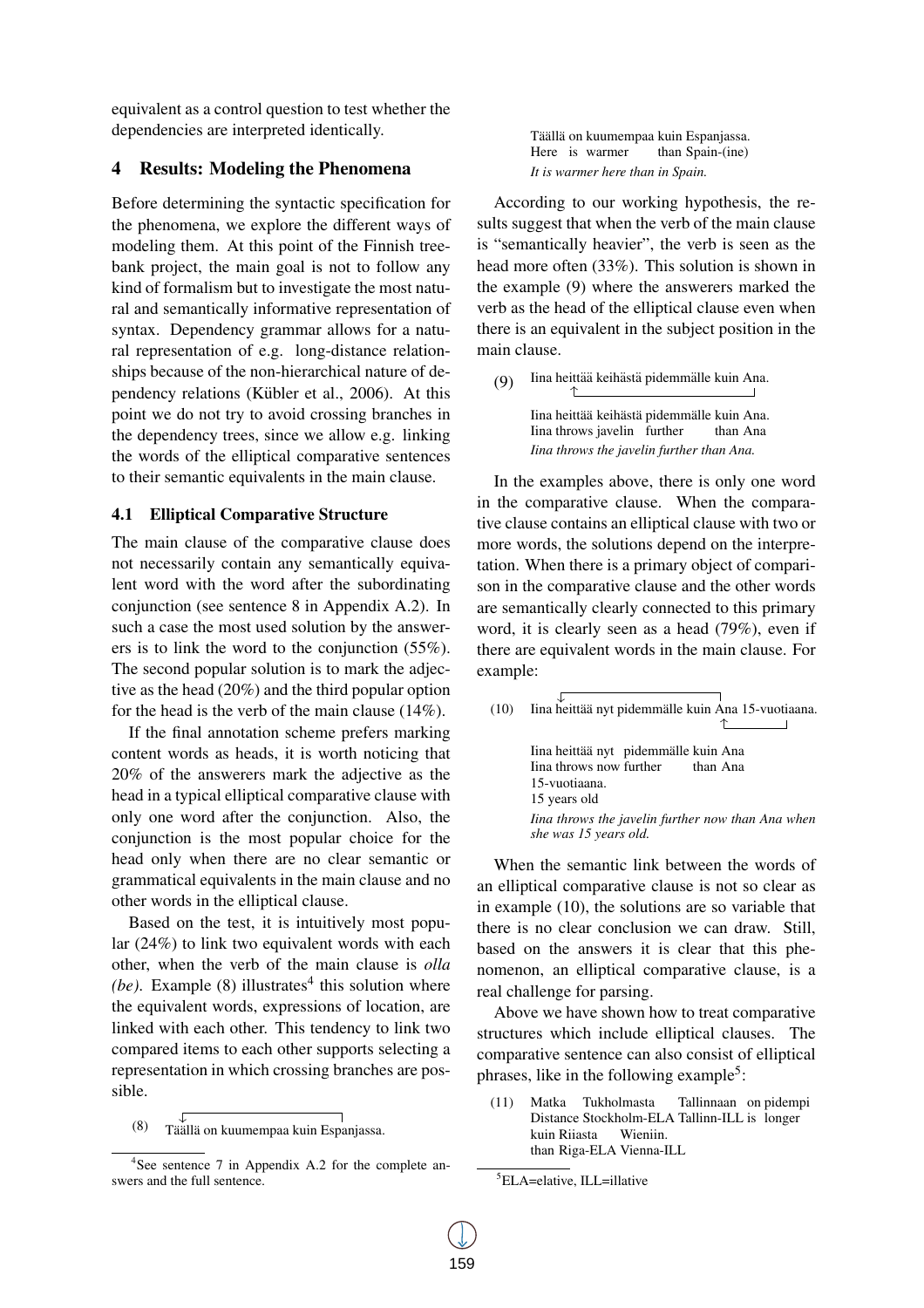*The distance from Stockholm to Tallinn is longer than from Riga to Vienna.*

The most popular solution (52%) is to connect first part of the elliptical phrase (*Riiasta/from Riga*) to the head of the phrase (*matka/distance*). The latter part of the elliptical phrase (*Wieniin/to Vienna*) was mostly (41%) seen as a dependent of the word *(Riiasta/from Riga)*.

Even though in many cases a semantically heavy word is seen as the head of a comparative clause, throughout the test and in all different kinds of elliptical comparative clauses, the conjunction has always clear support. In all cases, *kuin* is marked as the head of the whole comparative clause by at least 15% of the answerers.

Based on this experiment, we can now roughly sketch the main principles of representing comparative structures intuitively:

- When there is an equivalent sentence element in the main clause, mark it as the head of the dependent in the comparative clause. Link the other parts of the elliptical sentence to this word.
- When there is no equivalent sentence element in the main clause, mark the conjunction as the head of the elliptical comparative clause. When favoring semantically heavier words, mark the adjective as the head as 20% of the answerers do in question 8. (Appendix A.2.).

### 4.2 Participles and Derived Nouns

The participial NP constructions we wanted the respondents to assign grammatical functions to are the following:

- (12) Ojaan pudonnut Ditch fallenpast-PRT-ACT car dug auto kaivettiin ylös. up *The car that fell into a ditch was dug out.*
- (13) Kirkon penkillä itki tekojaan syvästi Church bench cry deeds deeply katuva regrettingPRES-PRT-ACT man mies. *A/the man who deeply regretted his deeds was crying on the church bench.*

The primary results of the e-query are assembled in table 1. For conciseness' sake only the three most popular answers are displayed in the table. For the complete results, see Appendix A.1.

The past participles indicate a completed action and have corresponding pluperfect forms. The past participle active form *pudonnut (fallen)* corresponds to a relative clause:

| (12) OJAAN PUDONNUT AUTO KAIVETTIIN YLÖS.  |                       |             |           |  |  |  |  |  |  |  |
|--------------------------------------------|-----------------------|-------------|-----------|--|--|--|--|--|--|--|
| (13) KIRKON PENKILLÄ ITKI TEKOJAAN SYVÄSTI |                       |             |           |  |  |  |  |  |  |  |
| KATUVA MIES.                               |                       |             |           |  |  |  |  |  |  |  |
| Word                                       | Obi                   | Adv<br>Attr |           |  |  |  |  |  |  |  |
| $\overline{\text{oja}}$ an                 | $\overline{47(11\%)}$ | 246(57%)    | 120 (28%) |  |  |  |  |  |  |  |
| tekojaan                                   | 250(58%)              | 51(12%)     | 96(22%)   |  |  |  |  |  |  |  |
| syvästi                                    | 27(6%)                | 236(55%)    | 158 (37%) |  |  |  |  |  |  |  |
|                                            |                       |             | $N=42.8$  |  |  |  |  |  |  |  |

Table 1: Grammatical functions of participial NPs

(14) auto, joka oli pudonnut ojaan car which had fallen into ditch *a/the car which had fallen into a ditch*

A participle can get an adverbial modifier (Hakulinen et al., 2004a). In the corresponding relative clause (14) the grammatical function of the premodifier *ojaan (into a ditch)* is adverb. Based on the answers of the e-query, the distinction is not clear in the participial construction. As can be seen from table 1, in fact 57% of the answerers regard *ojaan* an adverb, but as many as 28% consider it an attribute. This might be explained by participles possessing traits of both verbs and adjectives, and the typical modifier of an adjective would be an attribute. Some, 11%, see *ojaan* as an object. This can possibly be explained by the whole NP being the object of the sentence and with semantics: *ojaan* is the target of falling.

In the second participial construction, example (13), we asked the answerers to assign a grammatical function to both of the premodifiers of the participle: *tekojaan (deeds)* and *syvästi (deeply)*. Analogously to the past participle, the present participle *katuva (regretting)* corresponds to a relative clause with a present tense verb.

(15) mies, joka katuu tekojaan syvästi man who regrets deeds deeply *a/the man who regrets his deeds deeply*

Again, the relative clause (15) has clearly distinguishable grammatical functions: *tekojaan* is the direct object of the head verb *katuu*, and *syvästi* is an adverb postmodifying the head.

Analogously, in the participial construction corresponding to the relative clause, 58% of the answerers see *tekojaan* as the object of the sentence. 22% give it the attribute-label, and 12% name it an adverb (see table 1). This indicates that the object premodifier of a participle is a rather straightforward case: a vast majority of the answerers see it as an object.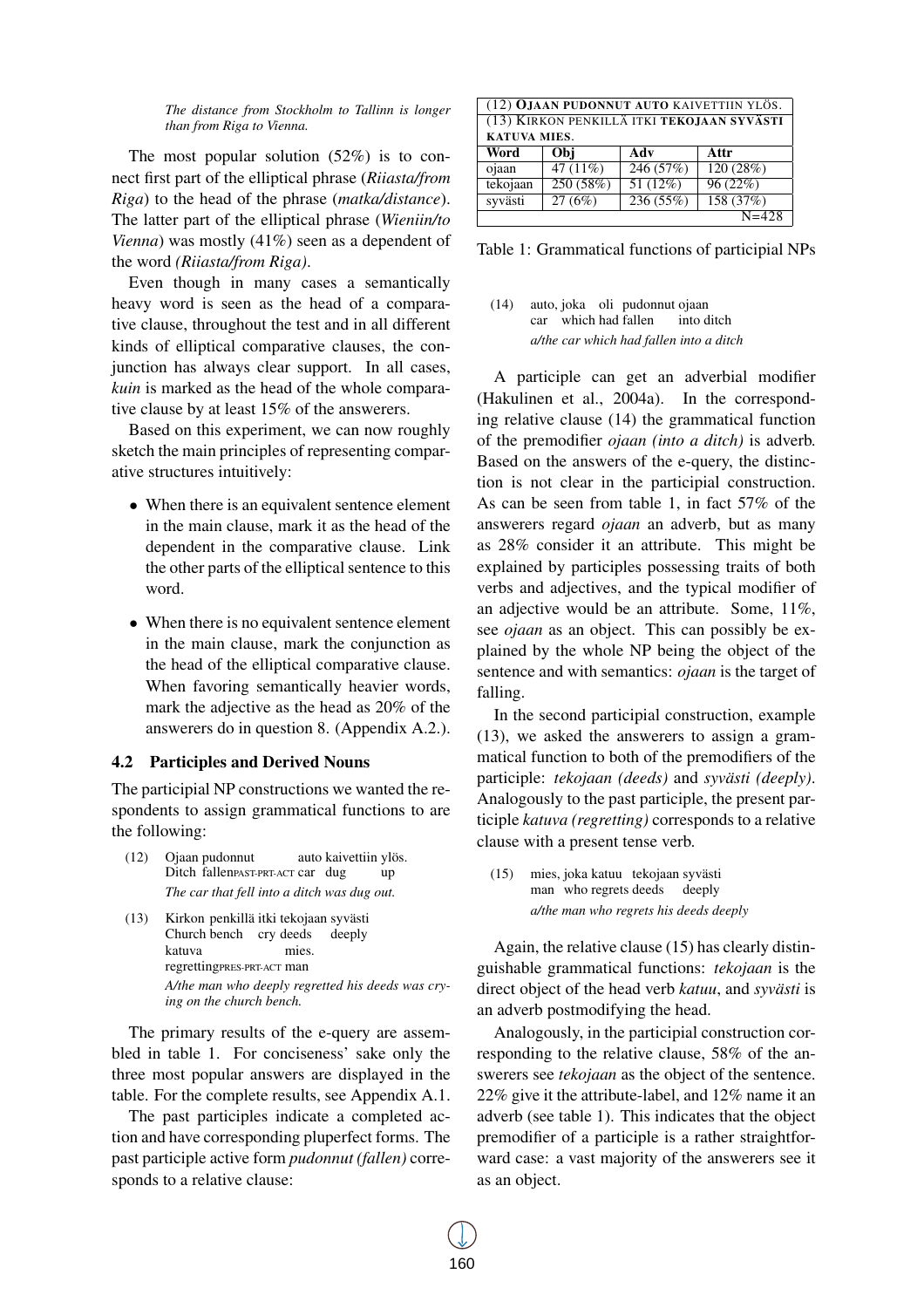NPs with a derived noun as their head constitute a similar problem with assigning phrase-internal grammatical functions. Take, for example, the following three sentences from the e-query. We present the most frequent answers in table 2.

- (16) Puolet rehtorin ajasta meni oppilaiden Half principal time went student ohjaukseen. guidance *Half of the principal's time was spent on guiding the students.*
- (17) Päivittäinen vihannesten syönti pitää sinut Daily vegetables eating keeps you terveenä. healthy *Eating vegetables daily keeps you healthy.*
- (18) Murhaajan ensimmäinen tappo sai Murderer first kill receive a lot paljon julkisuutta. publicity *The murderer's first killing received a lot of publicity.*

|                                            | (16) PUOLET REHTORIN AJASTA MENI OPPILAIDEN |          |          |            |  |  |  |  |  |
|--------------------------------------------|---------------------------------------------|----------|----------|------------|--|--|--|--|--|
| OHJAUKSEEN.                                |                                             |          |          |            |  |  |  |  |  |
| (17) PÄIVITTÄINEN VIHANNESTEN SYÖNTI PITÄÄ |                                             |          |          |            |  |  |  |  |  |
| SINUT TERVEENÄ.                            |                                             |          |          |            |  |  |  |  |  |
| (18) MURHAAJAN ENSIMMÄINEN TAPPO SAI       |                                             |          |          |            |  |  |  |  |  |
| PALJON JULKISUUTTA.                        |                                             |          |          |            |  |  |  |  |  |
| Word                                       | Subi                                        | Obi      | Adv      | Attr       |  |  |  |  |  |
| oppilaiden                                 |                                             | 127      | 43       | 243        |  |  |  |  |  |
|                                            |                                             | $(30\%)$ | $(10\%)$ | (57%)      |  |  |  |  |  |
| vihannesten                                | 45                                          | 130      |          | 218        |  |  |  |  |  |
|                                            | $(11\%)$                                    | $(30\%)$ |          | $(51\%)$   |  |  |  |  |  |
| murhaajan                                  | 73                                          |          | 38       | 280        |  |  |  |  |  |
|                                            | (17%)                                       |          | $(9\%)$  | (65%)      |  |  |  |  |  |
|                                            |                                             |          |          | $N = 42.8$ |  |  |  |  |  |
|                                            |                                             |          |          |            |  |  |  |  |  |

Table 2: Grammatical functions of derived NPs

In examples (16) and (17) the NP investigated is in the object position. Both cases reflect a very similar way of intuitive modeling among the respondents: *oppilaiden* and *vihannesten* are given the function of an attribute, 57% and 51%, respectively.

We will now proceed to examine whether a noun can receive an object based on the answerers' intuition. Traditionally only verbs get an object (Hakulinen et al., 2004b), but we want to see if a noun derived from a verb retains this feature of a verb.

The difference between the intuitive response and the object-attribute distinction is clear when comparing the results of the participial NP of sentence (13) and the NPs with a verb-to-noun derivation as the head in sentences (16) and (17). The

vast majority (58%) of the respondents label *tekojaan* as an object in (13), whereas only 30% see *oppilaiden* and *vihannesten* in sentences (16) and (17) as the object. This suggests that the verb-tonoun derivations do not possess the traits of a verb, and the traditional definition of the object prevails.

The object-attribute distinction can also be seen from another point of view. As many as 30% of the respondents do in fact think that a noun can receive an object despite the option being excluded by traditional grammars. This suggests that the answerers have a strong semantic way of modeling the phrase alongside with the morphological view.

In sum, intuitive modeling of participial NPs or NPs with a verb-derived head should follow these principles:

- The premodifier of a verb-to-noun derivation is interpreted as an attribute.
- The premodifier of a participial is treated analogously to premodifiers of verbs. It is seen as an object when the verb would take an object, and an adverbial when the verb would have one too.

## 5 Conclusion

In this paper we have shown that an e-query is a useful tool for collecting information about a treebank's user groups' intuitive interpretations of specific syntactic phenomena. This information is needed to ensure that the syntactic representation used in the treebank does not deviate from its user's language intuition.

Using an e-query for probing for the respondents' intuitive way of modeling syntactic phenomena moves from separate cases to general modeling: A respondent does not need to be consistent with her answers and have one specific answering policy throughout the e-form. Our aim is to collect information about modeling the whole phenomena coherently so these collected opinions are not seen as an unquestionable base for the syntactic model.

Based on this experiment we can also conclude that the variation between the answers results from the fact that these phenomena – the structure of the verb-based NP and the elliptical comparative clause – are semantically ambiguous, and representing them in the dependency grammar framework is not a univocal task. To exclude the possibility of having the same kind of variation in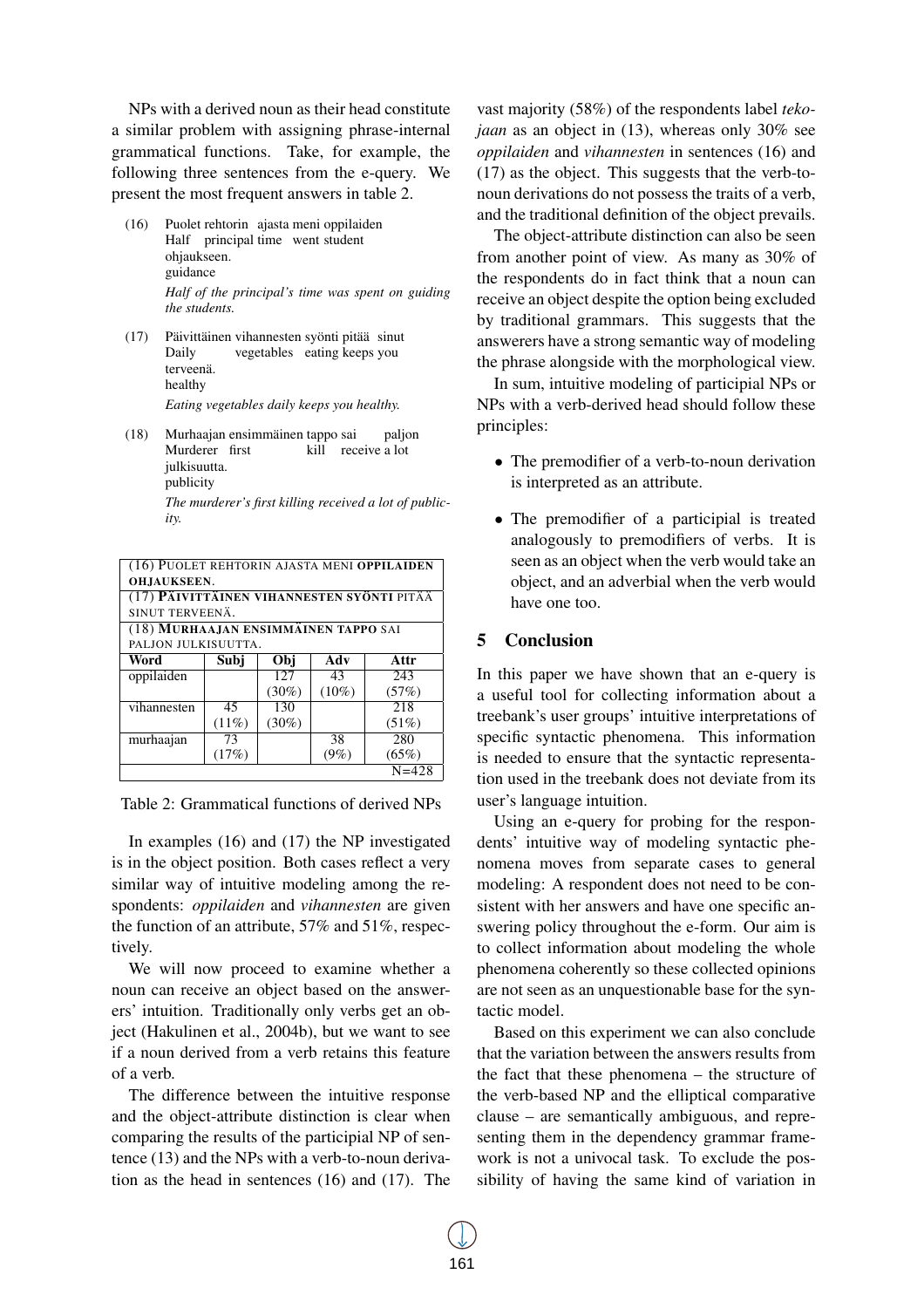the answers also between other phenomena, we had a control question in the test. The majority of the answers to this question are homogeneous  $(71\%)$ , and the second popular answer  $(22\%)$  is also semantically valid. This means that 7% of the answers were illogical in a clear-cut case, so at least 7% of the answers should be considered illadvised. Thus, again we consider the results only as advisory.

Even though the answers to the e-query are varied, some general principles can be made based on our experiment. Interestingly, contradicting the tradition of dependency grammar, where the verb of the main clause is seen as the core of the sentence to which other clauses are related, in some comparative structures the answerers consider e.g. the adjective as the head of the whole comparative clause. This questions the traditional verb-centric modeling of the comparative clauses and suggests perhaps a more informative representation, where the objects of the comparison are more clearly visible.

Based on the number and quality of the answers, an e-query seems to be suitable a suitable method for getting a general view of the users' intuitive way of modeling syntactic phenomena. The large number of the answers also allows for the possibility to eliminate a part of the answers on the grounds of the control question. Before finalizing the syntactic representation of the treebank, we will scrutinize the answers in a more thorough way to receive a more accurate and valid model where the nonsensical answers do not skew the results.

Our experiment shows that the method employed provides new information on how to define the phenomena in the dependency syntactic framework. This information can be used when determining the syntactic specification. The results point towards a way of modeling the syntactic phenomena so that the final syntactic representation used in the treebank does not argue against the view of its users.

## Acknowledgements

The ongoing project has been funded via CLARIN, FIN-CLARIN, FIN-CLARIN-CONTENT and META-NORD by EU, University of Helsinki, and the Academy of Finland. We would like to thank Atro Voutilainen and the three anonymous reviewers for their constructive comments.

## References

- Auli Hakulinen, Maria Vilkuna, Riitta Korhonen, Vesa Koivisto, Tarja-Riitta Heinonen, and Irja Alho. 2004a. *Iso suomen kielioppi*. Suomalaisen Kirjallisuuden Seura, Helsinki. ISBN: 951-746-557-2.
- Auli Hakulinen, Maria Vilkuna, Riitta Korhonen, Vesa Koivisto, Tarja-Riitta Heinonen, and Irja Alho. 2004b. Ison suomen kieliopin verkkoversio: määritelmät. Suomalaisen Kirjallisuuden Seura. http://kaino.kotus.fi/cgibin/visktermit/visktermit.cgi.
- Sandra Kübler, Jelena Prokić, and Rijksuniversiteit Groningen. 2006. Why is german dependency parsing more reliable than constituent parsing. In *Proceedings of the Fifth Workshop on Treebanks and Linguistic Theories (TLT)*, pages 7–18.
- Robert Munro, Steven Bethard, Steven Kuperman, Vicky Tzuyin Lai, Robin Melnick, Christopher Potts, Tyler Schnoebelen, and Harry Tily. 2010. Crowdsourcing and language studies: the new generation of linguistic data. In *Proceedings of the NAACL HLT 2010 Workshop on Creating Speech and Language Data with Amazon's Mechanical Turk*, pages 122–130. Association for Computational Linguistics.
- Lucien Tesnière. 1980. Grundzüge der strukturalen *Syntax*. Klett-Cotta, Stuttgart. ISBN: 3-12-911790- 3.
- Atro Voutilainen and Krister Lindén. 2011. Designing a dependency representation and grammar definition corpus for finnish. In *Proceedings of III Congreso Internacional de Lingüística de Corpus (CILC 2011) (upcoming)*.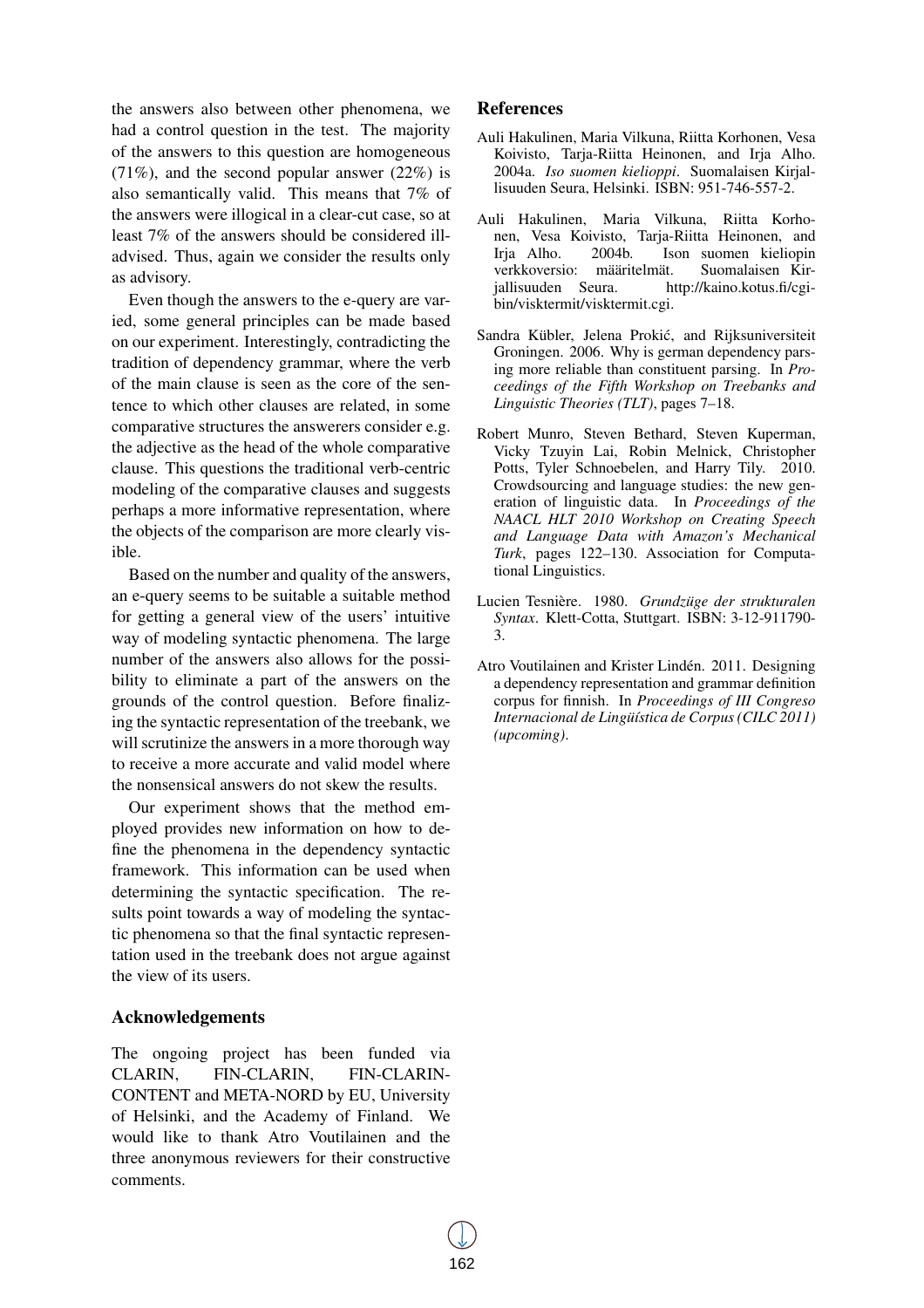# A Complete Results

The total number of answers is 428. Percentages are rounded to the nearest whole number.

## A.1 NP Constructions

| Word                                                                     | <b>Predicate</b> | <b>Subject</b> | <b>Object</b> | <b>Adverb</b> | <b>Attribute</b> | NA      |  |  |
|--------------------------------------------------------------------------|------------------|----------------|---------------|---------------|------------------|---------|--|--|
| 1. OJAAN PUDONNUT AUTO KAIVETTIIN YLÖS.                                  |                  |                |               |               |                  |         |  |  |
| "The car that fell into a ditch was dug out."                            |                  |                |               |               |                  |         |  |  |
| ojaan                                                                    |                  | 5              | 47            | 246           | 120              | 5       |  |  |
| into a ditch                                                             | $(2\%)$          | $(2\%)$        | $(11\%)$      | (57%)         | (28%)            | $(2\%)$ |  |  |
| 2. PUOLET REHTORIN AJASTA MENI OPPILAIDEN OHJAUKSEEN.                    |                  |                |               |               |                  |         |  |  |
| "Half of the principal's time was spent on guiding the students."        |                  |                |               |               |                  |         |  |  |
| oppilaiden                                                               | 3                | 6              | 127           | 43            | 243              | 6       |  |  |
| students'                                                                | $(1\%)$          | $(1\%)$        | $(30\%)$      | $(10\%)$      | (57%)            | (1%)    |  |  |
| 3. PÄIVITTÄINEN VIHANNESTEN SYÖNTI PITÄÄ SINUT TERVEENÄ.                 |                  |                |               |               |                  |         |  |  |
| "Eating vegetables daily keeps you healthy."                             |                  |                |               |               |                  |         |  |  |
| vihannesten                                                              | 3                | 45             | 130           | 22.           | 218              | 3       |  |  |
| vegetables-GEN                                                           | $(1\%)$          | $(11\%)$       | $(30\%)$      | (5%)          | $(51\%)$         | $(2\%)$ |  |  |
| 4. MURHAAJAN ENSIMMÄINEN TAPPO SAI PALJON JULKISUUTTA.                   |                  |                |               |               |                  |         |  |  |
| "The murderer's first killing received a lot of publicity."              |                  |                |               |               |                  |         |  |  |
| murhaajan                                                                |                  | 73             | 14            | 38            | 280              | 21      |  |  |
| murderer's                                                               | $(0\%)$          | (17%)          | (3%)          | $(9\%)$       | (65%)            | (5%)    |  |  |
| 5. KIRKON PENKILLÄ ITKI TEKOJAAN SYVÄSTI KATUVA MIES.                    |                  |                |               |               |                  |         |  |  |
| "The man who deeply regretted his deeds was crying on the church bench." |                  |                |               |               |                  |         |  |  |
| tekojaan                                                                 |                  |                | 250           | 51            | 96               | 23      |  |  |
| deeds-PAR                                                                | $(0\%)$          | $(2\%)$        | (58%)         | $(12\%)$      | (22%)            | (5%)    |  |  |
| PAR=PARTITIVE, GEN=GENITIVE                                              |                  |                |               |               |                  |         |  |  |

## A.2 Comparative Constructions

The following tables show what is seen as the head of the word in italics:

| 6. TUULI KÄY PÄIVISIN KOULUA, JA VESA OPISKELEE KOTONA.         |                                                                |      |      |      |       |       |  |  |  |
|-----------------------------------------------------------------|----------------------------------------------------------------|------|------|------|-------|-------|--|--|--|
| "During the day Tuuli goes to school and Vesa studies at home." |                                                                |      |      |      |       |       |  |  |  |
| Word                                                            | käv<br>opiskelee<br><b>Tuuli</b><br>päivisin<br>koulua<br>Vesa |      |      |      |       |       |  |  |  |
|                                                                 | studies<br>Vesa<br>Tuuli<br>to school<br>daily<br>goes         |      |      |      |       |       |  |  |  |
| kotona                                                          | 96<br>304<br>14                                                |      |      |      |       |       |  |  |  |
| at home                                                         | $(0\%)$                                                        | (3%) | (1%) | (1%) | (22%) | (71%) |  |  |  |

|                                                                                                       | 7. TÄÄLLÄ ON KUUMEMPAA KUIN TURISTEILLA KESÄLLÄ ESPANJASSA.<br>"It is hotter here than what tourists experience in Spain during the summer." |           |          |         |              |               |          |      |  |  |
|-------------------------------------------------------------------------------------------------------|----------------------------------------------------------------------------------------------------------------------------------------------|-----------|----------|---------|--------------|---------------|----------|------|--|--|
| <b>Täällä</b><br>Word<br>turisteilla<br><b>NA</b><br>kuin<br>Espanjassa<br>kesällä<br>kuumempaa<br>on |                                                                                                                                              |           |          |         |              |               |          |      |  |  |
|                                                                                                       | Here                                                                                                                                         | <b>1S</b> | hotter   | than    | tourists-ADE | in the summer | in Spain |      |  |  |
| turisteilla                                                                                           | 25                                                                                                                                           | 46        | 59       | 105     |              | 36            | 126      | 31   |  |  |
| tourists-ADE                                                                                          | $(6\%)$                                                                                                                                      | $(11\%)$  | (14%)    | (25%)   |              | $(8\%)$       | $(29\%)$ | (7%) |  |  |
| kesällä                                                                                               | 26                                                                                                                                           | 30        | 50       | 32      | 83           |               | 175      | 32   |  |  |
| in the summer                                                                                         | $(6\%)$                                                                                                                                      | (7%)      | (12%)    | (7%)    | (19%)        |               | $(41\%)$ | (7%) |  |  |
| Espanjassa                                                                                            | 103                                                                                                                                          | 29        | 52       | 64      | 84           | 63            |          | 33   |  |  |
| in Spain                                                                                              | (24%)                                                                                                                                        | (7%)      | $(12\%)$ | $15\%)$ | $(20\%)$     | (15%)         |          | (8%) |  |  |
| ADE=ADESSIVE                                                                                          |                                                                                                                                              |           |          |         |              |               |          |      |  |  |